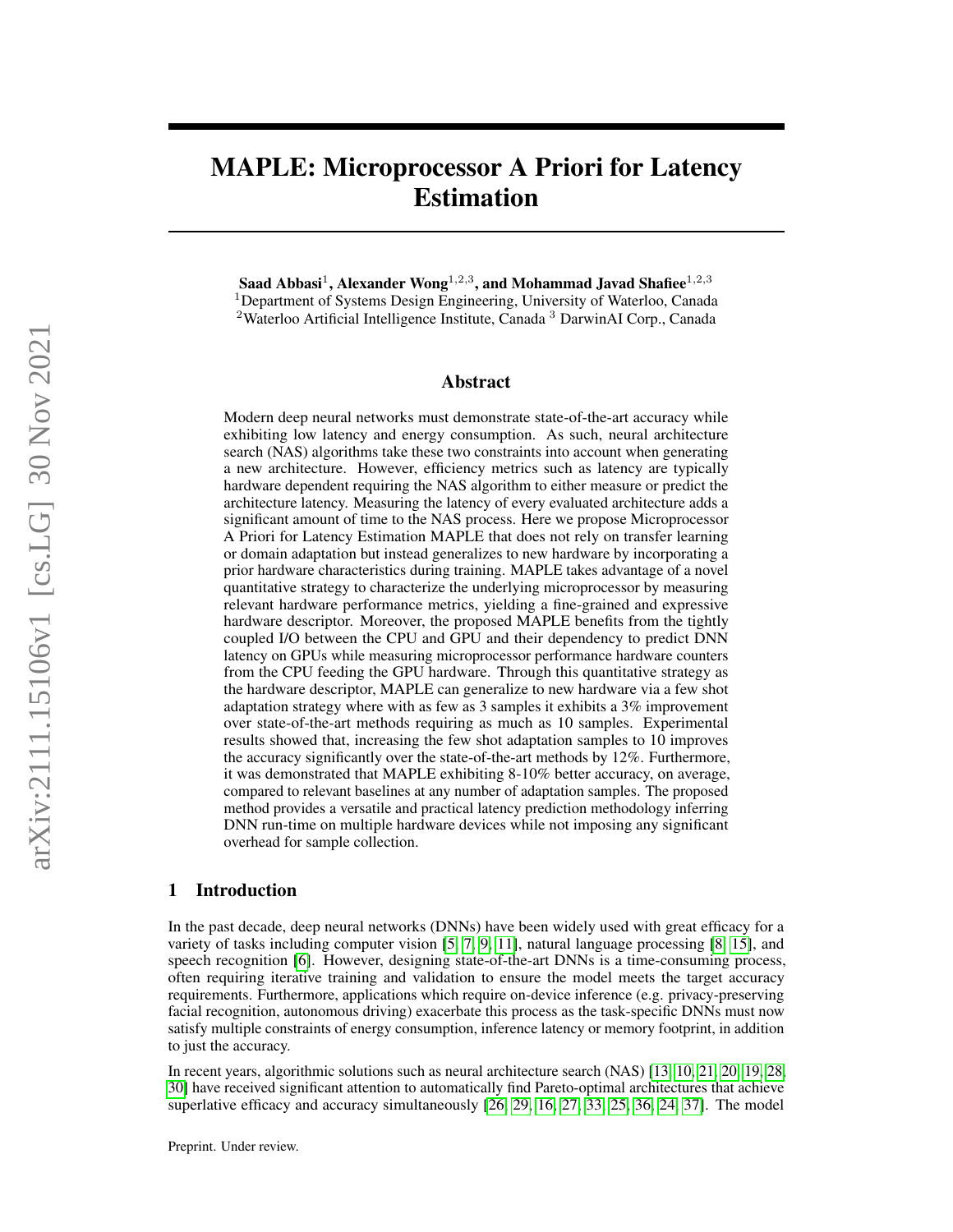efficiency is typically measured via hardware dependent metrics such as architecture latency, memory or energy consumption, which are computationally expensive to acquire. Much of the early work in NAS relied on reinforcement learning [\[13,](#page-9-7) [18,](#page-9-13) [22,](#page-9-14) [23\]](#page-10-10) which required exorbitant computational resources (e.g. NASNet required 28 days to discover despite using 800 GPUs [\[13\]](#page-9-7)). The high computational requirements led to efforts which have focused on reducing the cost of running NAS significantly [\[21,](#page-9-9) [20,](#page-9-10) [28\]](#page-10-0). The state of the art NAS approaches, such as DARTS, can discover optimal architectures in a few hours [\[20\]](#page-9-10). Thus, with the latest NAS approaches, the relative cost of measuring architecture latency becomes significant.

Satisfying on-device latency is critical as many applications require real-time inference on the end-device. Since architecture latency is a highly hardware-dependent metric, discovering Paretooptimal architectures becomes highly challenging due to the diverse number of hardware devices, accelerators and frameworks available for servers and edge devices. To mitigate this issue, some NAS approaches execute the evaluated architectures on the target device to measure the true architecture latency [\[26\]](#page-10-2). However, this approach quickly becomes challenging to scale due to i) the large number of architectures that need to be evaluated (e.g. ProxylessNAS evaluates 300,000 architectures in its first round) and ii) the diversity of available hardware (e.g. CPUs, GPUs, ASICs). Therefore, practical hardware-aware NAS necessitates an approach that can mitigate the large sample requirement and enables rapid adaptation to different hardware devices.

Motivated by these challenges, we propose Microprocessor A Priori for Latency Estimation (MAPLE). As shown in Figure [1,](#page-2-0) MAPLE is a hardware-aware latency predictor based on a novel processor prior modeling strategy for quantitatively characterizing the underlying processor. This hardware descriptor characterizes the target devices' main processor through vendor-provided hardware performance counters. Performance counters monitor events related to process execution, such as the number of instructions, cycles, branch predictions and cache hits or misses, among hundreds of other similar events. An important consideration here is the availability of performance counters on different hardware. CPU vendors have included performance monitoring units on a wide variety of devices for over a decade [\[3,](#page-9-15) [2,](#page-9-16) [1\]](#page-9-17). CPU-based performance monitoring is widely used to analyze software performance. In contrast, GPU vendors only support performance monitoring units on a few devices. To avoid being limited by performance-counter availability, MAPLE only relies on microprocessor performance monitoring units. More specifically, MAPLE uses CPU performance monitoring events to characterize GPU hardware by taking advantage of the tight I/O coupling between the CPU and GPU, particularly in latency-oriented applications. This yields a versatile technique that can characterize a wide variety of hardware.

MAPLE measures performance counters while executing all possible operations in the NAS search space. We postulate that characterizing the system hardware at the operator level (rather than at the architecture level) leads to two main benefits. First, even though a NAS search space can create a large number of distinct architectures, the search space is usually comprised of only a few fixed, stable primitive operators with only a few possible parameter choices. The small number of primitive operators results in a relatively small but expressive hardware descriptor, independent of the possible number of architectures in the target search space. Second, since all architectures are comprised of operations from the search space, operator-level characterization would be expressive enough to generalize more effectively to unseen architectures and hardware, yielding higher accuracy while requiring less samples.

Through such operator-level characterization of the hardware, we demonstrate that the proposed MAPLE algorithm adapts to new computing hardware with as few as 3 samples collected from the device. The effectiveness of the hardware descriptor also precludes the need for model adaptation techniques such as meta-learning or transfer-learning. Instead, MAPLE simply relies on mixing the measurements from the new hardware during training.

We demonstrate the adaptive strength of MAPLE on six different devices (3 CPUs and 3 GPUs). To summarize, the key contributions of this study are as follows:

- We introduce a hardware-aware latency predictor based on a novel microprocessor prior modeling strategy for quantitatively characterizing the underlying processor through hardware performance monitoring events.
- By taking advantage of the tight-coupling between a CPU and GPU, we characterize GPU behavior using CPU-based hardware performance counters.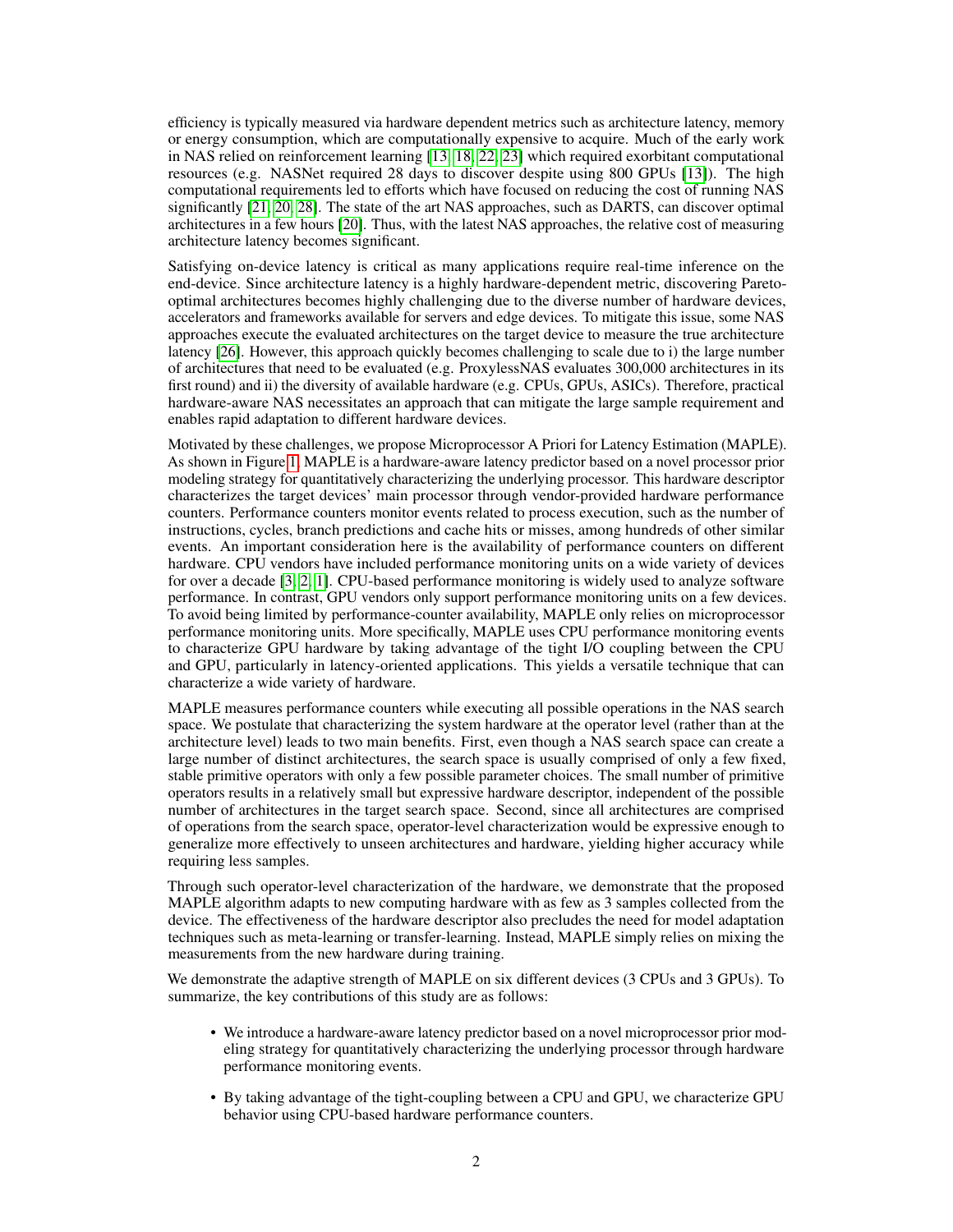<span id="page-2-0"></span>

Figure 1: MAPLE overview; MAPLE is a hardware-aware latency predictor capable of inferring DNN architecture latency on new (previously unseen) devices. MAPLE relies on a novel quantitative characterization of the device microprocessor through hardware performance counters. These quantitative metrics characterize the target device based on CPU cache efficacy, computational speed, and memory I/O among other events. MAPLE collects these metrics while executing the NAS search space operations yielding a fine-grained descriptor capable of discerning between different hardware. MAPLE also measures the latency of an initial set of DNN architectures on a set of known devices, enabling generalization on unseen DNN architectures. To adapt to previously unseen hardware, MAPLE characterizes the new hardware through the fine-grained performance metric-based hardware descriptor and measures the latency of just 3 randomly chosen architectures. The few shot adaptation sample efficacy is primarily due to the effectiveness of the quantitative strategy to characterize hardware. The training set is formed by mixing the three adaptation samples into the initial set. The latency predictor is implemented as a neural network-based regression model which is fed DNN architecture encodings and hardware descriptors.

- We propose a simple latency prediction technique that is able to generalize to new hardware with only 3 measurements.
- By characterizing the hardware effectively via the novel approach, we are able to infer latency with higher accuracy while requiring a less diverse hardware pool compared to the state-of-the-art algorithms.

## 2 Related Works

Several research ideas have aimed to alleviate the time and engineering effort required to predict DNN architecture latency on a target computing device. One of the simplest ways to exploit hardware characteristics and use hardware-aware NAS is by employing FLOPs as a proxy for on-device latency estimation [\[17,](#page-9-18) [12\]](#page-9-19). However, FLOPs are in general, too simple of a measure as most deep learning operations are not compute-bound. Thus, FLOPs typically lead to inaccurate estimation of on-device latency. Another simple technique of estimating the latency is by building an on-device latency look-up table (LUT) of all possible operations in a given search space [\[25,](#page-10-6) [24,](#page-10-8) [27,](#page-10-4) [16\]](#page-9-12). The NAS then sums the relevant operator latency to estimate the execution time of a given architecture. However, a latency LUT fails to capture the intricacies of architecture optimization (such as layer fusion or I/O optimization) and thus typically exhibits a deviation of 10-20% from the actual end-to-end latency, depending on the underlying hardware and architecture.

A promising approach is to train a regression model on a dataset of architecture and latency pairs, collected from the target device [\[34,](#page-10-11) [32,](#page-10-12) [40\]](#page-10-13). The regression model can predict the latency of unseen architectures and removes the need to measure the latency of every architecture during the NAS process; significantly decreases the amount of time spent on acquiring latency measurements. This approach results in significantly lower error compared to LUT-based or FLOP-based approaches. However, the regression-model approaches quickly becomes difficult to scale since mandate the NAS algorithm trains a new model for every target hardware, necessitating the collection of a large number of architectures and latency pairs from all target devices.

Building upon latency predictors, Syed and Srinivasan [\[42\]](#page-10-14) used transfer learning to adapt a regression model to unseen hardware. Although transfer learning reduces the overall cost of sample collection from new hardware, it still requires a considerable number of measurements (i.e. more than 700 samples) from unseen hardware. Towards predicting latency on new hardware, Lee *et al.* [\[39\]](#page-10-15) employed meta-learning techniques to develop HELP. Similar to our work, HELP adapts a regression model to infer latency on previously unseen hardware. The rapid adaptation is mainly due to the characterization of the hardware using end-to-end latency of reference architectures. Although this technique demonstrates state-of-the-art performance, it requires at least 10 measurements from new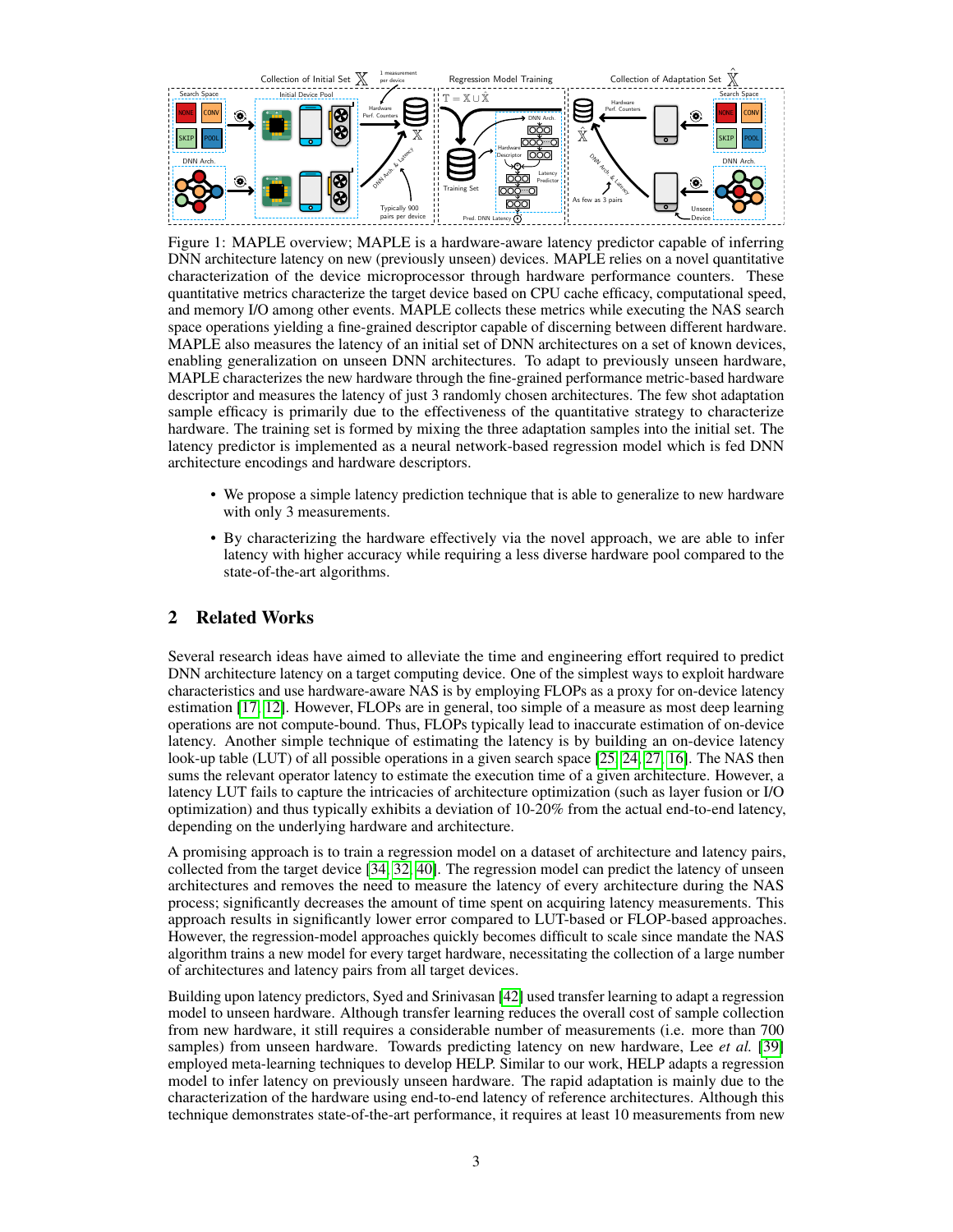hardware to adapt effectively. Moreover, it requires training samples from a large pool of devices to be effective.

# 3 Methodology

In this section, we formulate the proposed method MAPLE, describe the architecture encoding, and provide details for the hardware descriptor. Our goal is to design a latency estimation inference model capable of generalizing to different hardware by a few shot adaption strategy and acquiring only a few samples from the target device. These few samples serve the purpose of characterizing the new hardware, enabling rapid adaptation.

## 3.1 Problem Formulation

The latency of a given DNN is a function of the network architecture as well as the underlying hardware executed. Most latency-aware NAS approaches [\[42,](#page-10-14) [32\]](#page-10-12) formulate the latency as a function of DNN architecture only. This formulation is typically defined as  $f(\mathbf{a}; \theta) \mapsto \hat{y}$  where a is the DNN architecture encoding,  $\hat{y}$  is the inferred latency and f is a regression model mapping the architectural encoding to inference latency. Subsequently, this approach requires collecting a large number of architecture and latency  $(y)$  pairs from the target hardware. However, since this regression model is a function of DNN architecture only, it is incapable of adapting to new hardware. Consequently, this approach must collect a large number of architecture latency measurements and train a specific model for every device that the NAS algorithm intends to target for deployment.

To enable rapid adaptation to new hardware devices, the latency model must take into account some hardware characteristics (i.e. be hardware-aware) as prior knowledge. To this end, we formulate the problem of inference latency estimation as a hardware-aware regression model. More formally, the hardware-aware regression model can be defined as  $f(\mathbf{a}, \mathbf{S}; \theta) \mapsto \hat{y}$  where S is the quantitative hardware descriptor. The inclusion of S ensures that the hardware-aware regression model takes into account not only the architecture distribution but also the hardware distribution, parameterized by S, mapping to inference latency. Most hardware-agnostic inference estimation techniques train the regression model on an architecture distribution and subsequently adapt to different hardware through domain adaptation [\[39\]](#page-10-15) or transfer learning [\[42\]](#page-10-14). In contrast, MAPLE generalizes to new hardware at training time via a few shot adaptation strategy where by collecting a small set of adaptation samples, *adaptation set* X, (i.e., typically as few as three) from every target hardware and mixing them in with the set of available hardware during training, *initial set* X. The initial set consists of samples from already seen devices (i.e. the training device-pool) and has considerably more examples compared to the adaptation set (i.e.  $|\mathbf{\hat{X}}| \ll |\mathbf{X}|$ ) and serves the purpose of representing the DNN architectures distribution as well as the hardware distribution. We define the initial set  $(X)$  set more formally as

$$
\mathbb{X} = \left\{ (\mathbf{a}, \mathbf{S}, y) \mid \mathbf{a} \in \mathbb{A}, \mathbf{S} \in \mathbb{S}, y \in \mathbb{Y} \right\}
$$
 (1)

where S is the set of hardware descriptors characterizing every hardware in the training device-pool, A is a set of architectures (typically 900) for which we collect the on-device latency, Y, from each device in the training device-pool. Similarly, the adaptation set  $\hat{\mathbb{X}}$  can be described as:

$$
\hat{\mathbb{X}} = \left\{ (\mathbf{a}, \mathbf{S}, y) \mid \mathbf{a} \in \hat{\mathbb{A}}, \mathbf{S} \in \hat{\mathbb{S}}, y \in \hat{\mathbb{Y}} \right\}
$$
(2)

where  $\hat{Y}$  is the measured latency belonging to a set of randomly selected DNN architectures  $\hat{A}$ , and S is a set of hardware descriptors characterizing the previously unseen target hardware. The actual training set is then simply  $\mathbb{T} = \mathbb{X} \cup \mathbb{X}$ . Since the number adaption examples is considerably less than the number of initial examples, we minimize weighted mean absolute error  $\mathcal L$  over the training set  $\mathbb T$ :

$$
\underset{\theta}{\arg\min} = \mathcal{L}\Big(f\big(\mathbf{a}, \mathbf{S}; \theta\big), w, Y\Big) \tag{3}
$$

where w is the assigned sample weight. The adaptation samples are assigned a weight of  $\frac{1}{\sqrt{2}}$  $\frac{1}{|\hat{\mathbb{X}}|}$  and the initial set of examples are assigned a weight of  $\frac{1}{\sqrt{2}}$  $\frac{1}{|X|}$ . This weighting scheme ensures that the regression model prioritizes the samples from new hardware during training.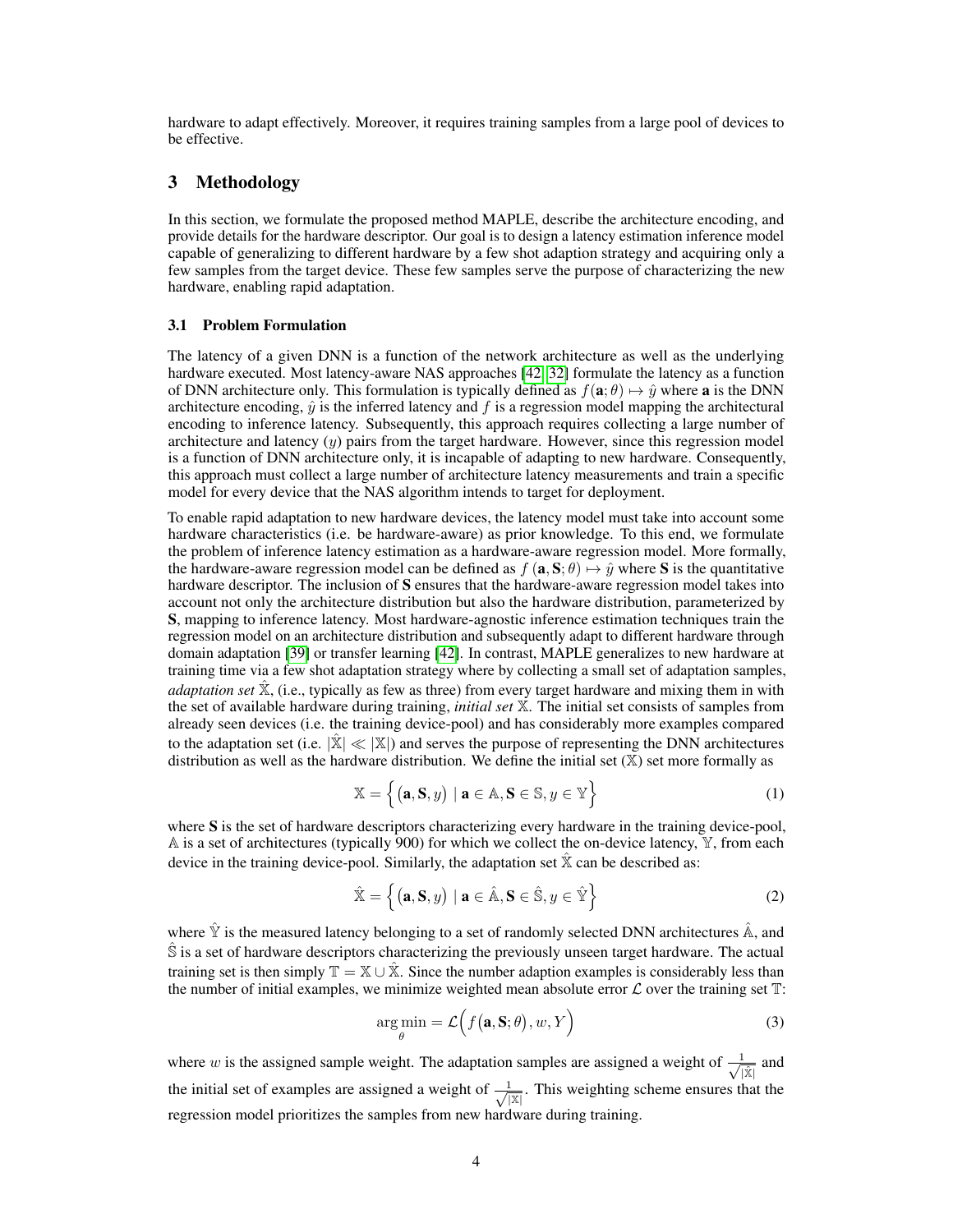The neural network architecture a is encoded using a one-hot encoded operations matrix [\[35\]](#page-10-16) which defines each edge operation in a given architecture. The hardware descriptor S is captured by measuring 10 distinct hardware performance counters while executing all possible operations defined in the search space. The hardware descriptor thus effectively carries a unique characterization between the search space and the underlying device.

## <span id="page-4-1"></span>3.2 Dataset and Latency Collection Pipeline

Following experimental setup in BRP-NAS [\[32\]](#page-10-12) and HELP [\[39\]](#page-10-15), we use the NAS-Bench-201 dataset [\[31\]](#page-10-17) for our experiments. NAS-Bench-201 defines 15,625 cell-based DNN architectures. The architectures have a fixed cell topology with five possible operations in its search space including {none, skip-connection, conv1x1, conv3x3, avgpool3x3}. The permissible input and output channels for these operations are 16, 32 and 64, yielding a total of 15 possible variations for the operations can be used in designing a new architectures. To facilitate our experiments, we measure the end-to-end latency of all 15,525 architectures in NAS-Bench-201 on a wide variety of devices. These devices include a 4-core Intel Core i5-7200k, a 12-core Intel i9-9920k, a 20-core Intel Xeon Gold 6230, a 1920-core Nvidia GTX-1070, a 4352-core Nvidia RTX-2080 Ti and finally a 4608-core Nvidia RTX-6000.

In addition to measuring the architecture latency, we also characterize each hardware device by measuring key performance metrics while executing individual operations in the NAS-Bench-201 search space (further details in Section [3.3\)](#page-4-0). More specifically, by employing the Linux performance analysis tool perf [\[41\]](#page-10-18), we measure key hardware performance metrics while executing each of the 15 operations in the search space. Given that we measure 10 hardware counters per descriptor, the resulting size of the hardware descriptor  $S$  is 150. In addition to these performance metrics, we also measure the latency of each operation. The rationale for including the operator latency is to allow the model to correlate the end-to-end architecture latency with the operator latency.

## <span id="page-4-0"></span>3.3 Quantitative A Priori Hardware Descriptor

The quantitative a priori model takes advantage of hardware performance counters to characterize a hardware. The hardware performance counters are special-purpose hardware registers within microprocessors that track events related to CPU-cycles, instruction counts, branch mispredictions, and cache miss rates, among other vital low-level metrics. These metrics are widely used for finegrained performance analysis and for identifying bottlenecks within programs. Performance counters are available on a wide variety of microprocessor architectures [\[4,](#page-9-20) [38,](#page-10-19) [14\]](#page-9-21) and devices. However, performance counters are relatively scarce on GPUs and are only found on select architectures and devices.

Therefore, we avoid using GPU performance events and instead demonstrate that it is possible to predict latency on GPUs while using microprocessor-based counters. The overall GPU performance depends on how fast a microprocessor can continuously keep it fed with data, resulting in tight I/O coupling between the two devices. MAPLE takes advantage of this tight I/O coupling to characterize the GPU while measuring CPU performance counters. This approach yields a versatile hardware descriptor that can be acquired on a wide variety of systems.

We identify ten different hardware performance counters that can characterize the hardware effectively. These counters include CPU-cycles, instructions, cache-references, cache-misses, level one (L1) data cache loads, L1 data cache load misses, last-level cache (LLC) load misses, LLC loads, LLC store-misses and LLC stores. These event counters characterize if a given workload is compute or memory bound, how effectively is the cache utilization and how often the system needs to request data from the main memory.

An important consideration here is the workload executed while the above-mentioned hardware counters are monitored. Some possible options include executing several architectures or a set of reference architectures [\[39\]](#page-10-15) that can represent the underlying architecture-latency distribution. However, identifying reference architectures becomes challenging as the number of possible architectures allowed by a NAS search space grows. Similarly, the number of architectures that may need to be executed would also increase with the number of possible architectures. In contrast, we propose a more fine-grained approach where we execute all possible operations in a given search space. The advantage offered by this approach is that its independent of the number of architectures and only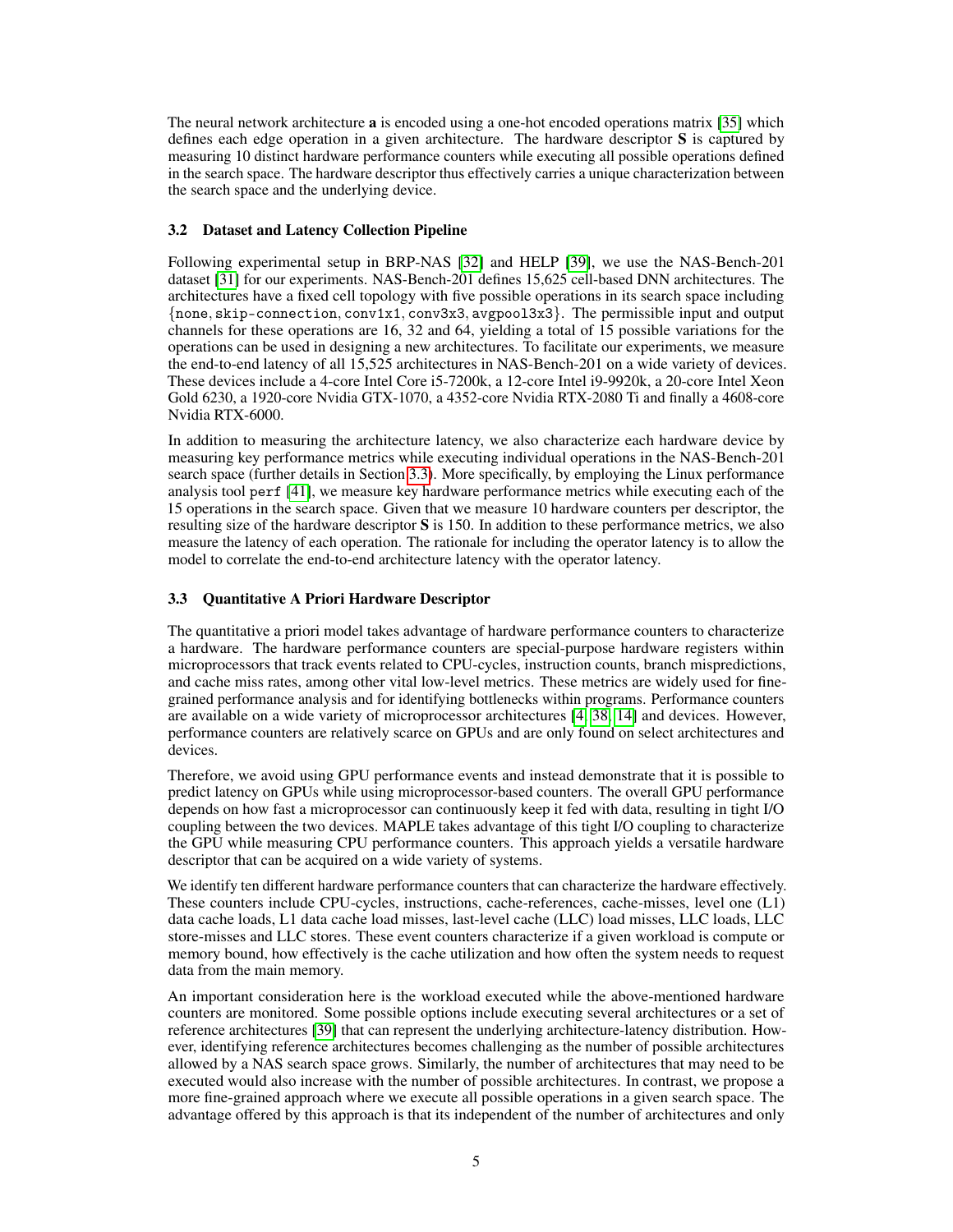depends on the search space size. More importantly, using the entire search space as a workload yields a descriptor that characterizes how the given system behaves with each operator, potentially allowing the regression model to generalize better to new devices.

## 3.4 Regression Model Architecture

The proposed method employs a compact neural network-based non-linear regression model for latency inference. The regression model is hardware-aware and DNN architecture-aware as it accepts the hardware descriptor and DNN architecture encoding as inputs. To cater for the discrete nature of the architecture encoding a as well the continuous-valued hardware descriptor S, the regression model is designed as a dual-stream neural network architecture (Figure [1](#page-2-0) provides an illustration). The first stream takes the architectural encoding as an input and is processed by two hidden layers. The architecture encoding is subsequently mapped to a 32-dimensional continuous space vector before being concatenated with the hardware descriptor S. The concatenated vector is the second stream of the regression model consisting of a further two hidden layers. Employing the dual-stream model enables the regression model to learn the characteristics of the architecture encoding and the hardware descriptor independently.

# 4 Evaluation

# 4.1 Experiment setup

In this section, we assess the efficacy of MAPLE against HELP [\[39\]](#page-10-15) as well as a look-up table (LUT)-based approach as the baseline. We design our experiments specifically to assess three different benchmarks. First, how many samples from the new hardware does the predictor require to outperform the baseline technique? Second, how many devices does the predictor need to see for good generalization? Thirdly, how many samples does the predictor require from each of the devices? These three benchmarks dictate how practical a given latency prediction solution is.

# 4.2 Comparison Metric

Inspired by BRP-NAS [\[32\]](#page-10-12), we employ error-bound accuracy as our primary metric, which is defined as the percentage of samples that falls within a given error-bound. In this study, we use  $\pm 1\%$ ,  $\pm 5\%$ , and  $\pm 10\%$  error-bounded accuracy. These metrics are widely used in the literature due to their interpretability.

## 4.3 Comparison baselines

We compare the proposed MAPLEagainst two well-known approaches i) LUT [\[25,](#page-10-6) [24,](#page-10-8) [27,](#page-10-4) [16\]](#page-9-12) and ii) HELP [\[39\]](#page-10-15). Using a LUT for architecture latency yields a simple yet effective approach for estimating how a given architecture would perform on a new device. The number of measurements required depends only on the search space size and not on the number of architectures. Although our experiments showed that the accuracy of a LUT-derived latency depends highly on the complexity of the underlying hardware (see Figure [2\)](#page-6-0), we still consider an architecture latency LUT to be a strong baseline due to its simplicity, relative accuracy and convenience.

HELP [\[39\]](#page-10-15) is a state-of-the-art method that can generalize to new hardware with as few as 10 samples. The authors demonstrated their technique with seventeen devices and collected 900 training samples. To eliminate any distribution bias, we train HELP and MAPLE on the exact same training samples. Using the same samples ensures that the accuracy results are due to the technique's ability to generalize to new devices and not due to randomly being trained on a more representative distribution. We modify the HELP implementation to output error-bound accuracy instead of Spearman correlation.

# <span id="page-5-0"></span>4.4 Efficacy of Few shot Adaptation to Unseen Hardware

To compare the efficacy of the proposed approach with the competing methods, we begin by forming a training pool of five devices (mentioned in section [3.2\)](#page-4-1) and using the sixth device for testing purposes. Importantly, we rotate devices into and out of the training pool using leave-one-out cross-validation and average the results. Using leave-one-out cross-validation ensures that the results are invariant of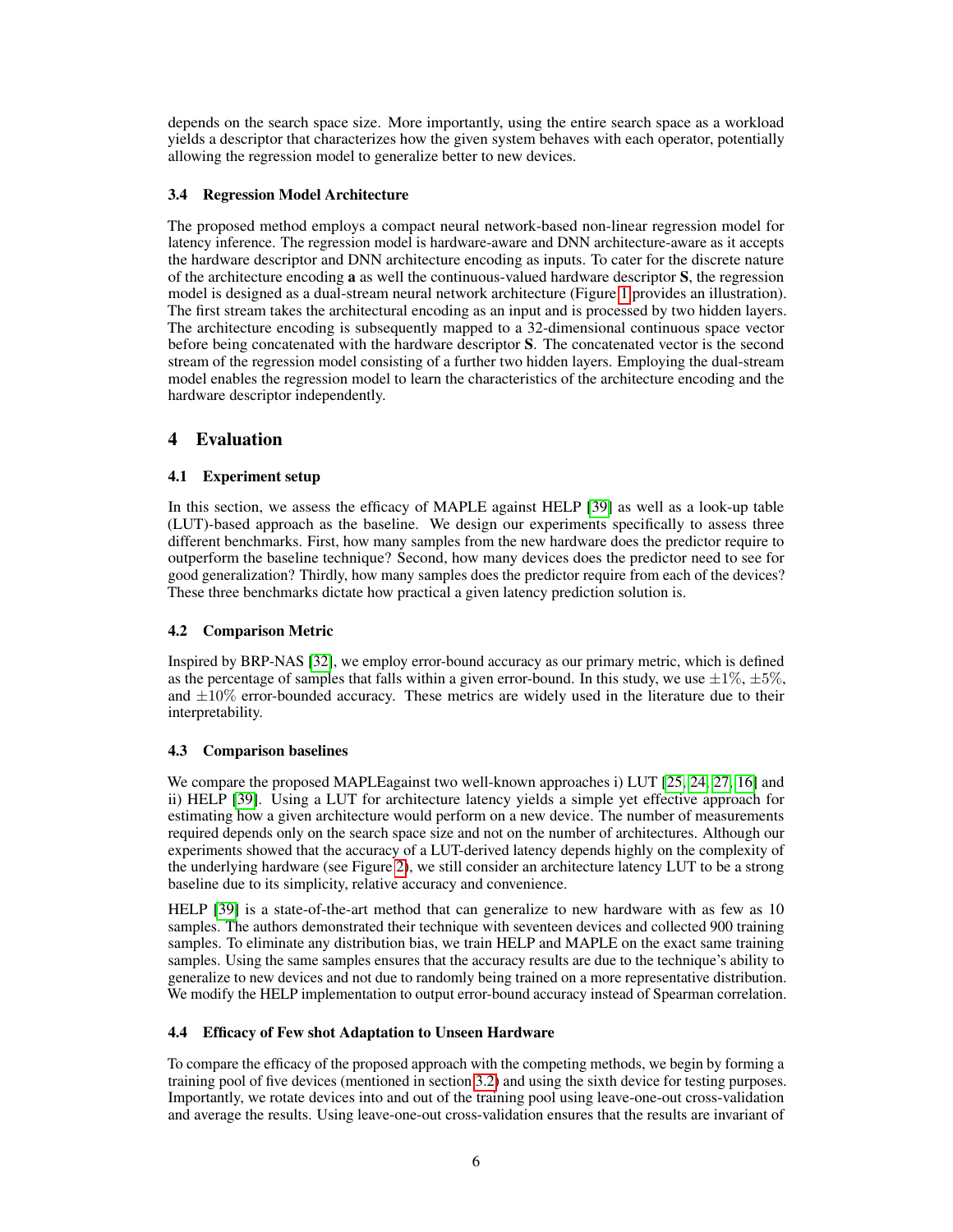<span id="page-6-0"></span>

Figure 2: Visual comparison of true and predicted latency on Intel Xeon Gold 6230 and Nvdia RTX6000. The HELP and MAPLE methods were trained on 900 samples collected from each of the five devices in the training pool. The MAPLE method was adapted by mixing in 3 samples whereas the HELP method was adapted using 10 samples. The blue line represents perfect prediction accuracy whereas the dashed gray lines represent  $\pm 1\%$ ,  $\pm 5\%$  and  $\pm 10\%$  error bounds. The error-bound accuracy for each technique is annotated in the top left corner. The insets provide a closer comparison of where each technique places the predicted latency. For example, HELP is able to place a significant number of points within  $\pm 5$  error but exhibits a considerable bias (many points are above the blue line). In contrast, MAPLE distributes the predictions within  $\pm 5\%$  more evenly and is thus able to deliver an accuracy of 71.49%.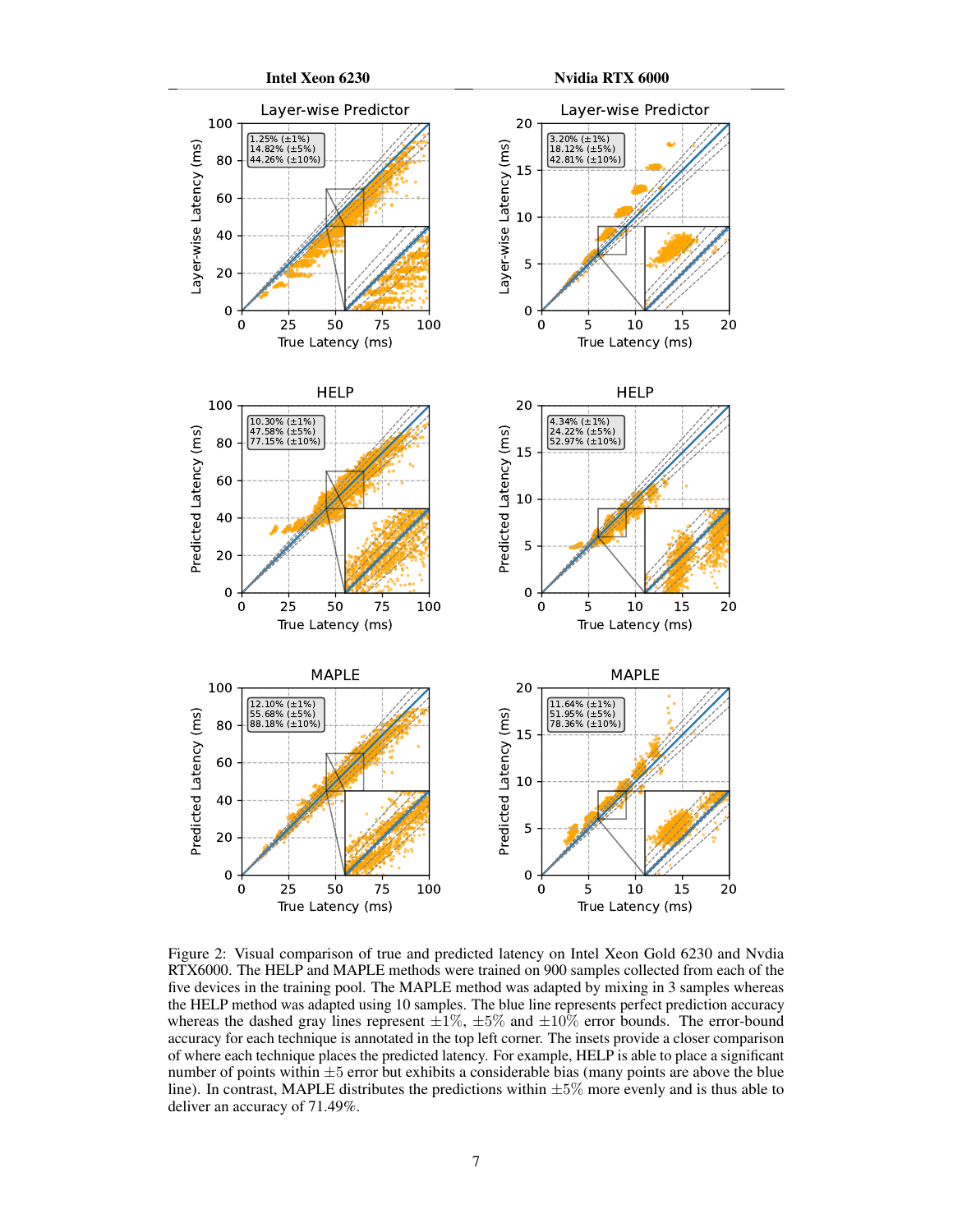<span id="page-7-0"></span>Table 1: Comparison of few-shot adaptation efficacy between HELP and MAPLE. Both techniques were trained with 900 points from each of the five hardware devices in the training device-pool. HELP was adapted to the unseen devices by collecting 10 additional samples as suggested by the authors [\[39\]](#page-10-15). The efficacy of MAPLE is demonstrated by mixing 3 as well as 10 samples. The reported metric is  $\pm 10\%$  error-bound accuracy. We note that although MAPLE benefits from mixing in 10 samples, mixing only 3 samples also outperforms HELP algorithm and provides a 3% improvement over HELP.

|              | No. of         |          | Unseen CPU |           |         | Unseen GPU |         |      |
|--------------|----------------|----------|------------|-----------|---------|------------|---------|------|
| Method       | <b>Samples</b> | i5-7600k | i9-9920k   | Xeon 6230 | GTX1070 | RTX2080    | RTX6000 | Mean |
| <b>HELP</b>  | 10             | 0.93     | 0.93       | 0.77      | 0.95    | 0.75       | 0.53    | 0.81 |
| <b>MAPLE</b> |                | 0.85     | 0.94       | 0.88      | 0.90    | 0.75       | 0.78    | 0.85 |
| <b>MAPLE</b> | 10             | 0.99     | 0.96       | 0.92      | 0.99    | 0.95       | 0.83    | 0.94 |

a specific device combination. We train both HELP and MAPLE using the same 900 training samples per device and validate using all 15,625 architectures in NAS-Bench201. Table [1](#page-7-0) shows a detailed comparison between HELP, the LUT baseline and our method. To stay consistent with the original study, we use 10 samples to adapt HELP to test devices [\[39\]](#page-10-15). To demonstrate the hardware adaptation capability of MAPLE, we evaluate our method with as few as 3 samples as well.

Table [1](#page-7-0) compares the 10% error-bound accuracy between HELP and MAPLE. This Table illustrates MAPLE's efficacy in rapid model adaptation. We note that MAPLE reports an improvement of 3% despite using only 3 samples for model adaptation compared to HELP's 10 samples. Moreover, we note that when MAPLE uses 10 adaptation samples, the performance improves significantly from an average of 0.85% to 0.94%. Importantly, our regression model was adapted to GPUs presented in Table [1](#page-7-0) using CPU-based performance counters. The model is able to adapt to GPUs with only 3 samples due to the tight-coupling present between the CPU and GPU, as discussed in Section [3.3.](#page-4-0) This illustrates the effectiveness of using widely available CPU performance counters to characterize GPU hardware.

Figure [2](#page-6-0) provides an illustrative comparison between the architecture layer-wise predictor, HELP and MAPLE. The blue line in the Figure serves as a guide for perfect prediction latency while the dashed gray lines visually show the  $\pm 1\%$ ,  $\pm 5\%$ , and  $\pm 10\%$  error bounds. We again use 10 samples with HELP and 3 samples with MAPLE for model adaptation. In Figure [2](#page-6-0) (top left) we show the correlation between the true latency and summed layer-wise latency. The layer-wise latency was computed by summing the execution time of all primitive operations that a given architecture was comprised of. Each sample was measured 25 times and averaged to get a robust estimate. We note that the layer-wise predictor consistently underestimates the architecture latency with the error growing for higher latency models. This illustrates that simply summing the operator latency fails to capture the intricacies of running a full DNN architecture. Employing HELP (top center) reduces the error significantly, with most architectures falling within  $\pm 10\%$  of the actual latency. In contrast, MAPLE is able to outperform HELP and exhibits an improvement of nearly 10%, while utilizing only three samples for model adaptation. We observe a similar trend when assessing the plots for Nvidia RTX6000 GPU. The layer-wise predictor consistently overestimates the architecture latency. HELP again closes the gap between the predicted latency but generally underestimates the architecture latency for a significant number of samples. In comparison, MAPLE can bring over half the points within  $\pm 5\%$  error while employing just three points.

## 4.5 Hardware Adaptation Efficiency

In this experiment, we explore how many samples MAPLE requires to adapt to previously unseen hardware. We fix the number of training samples per device to 900 and form a training pool of 5 devices. Like Section [4.4,](#page-5-0) we employ one-leave-out cross-validation to rotate through the test devices and average the resulting 10% error-bound accuracy. We evaluate HELP and MAPLE over a range of 2 to 20 adaptation samples. To provide experimentally robust results, we performed the experiment with five random seeds and averaged the results. As we want to investigate the hardware adaptation efficiency, we aggregate the results by device type (CPU or GPU), as shown in Figure [3](#page-8-0) (left). We note that the accuracy for both approaches rapidly increases until 10 adaptation samples, after which it flattens out. However, MAPLE largely outperforms HELP on both CPU and GPU hardware, averaging an improvement of 8-10%. This difference in adaptation efficiency can likely be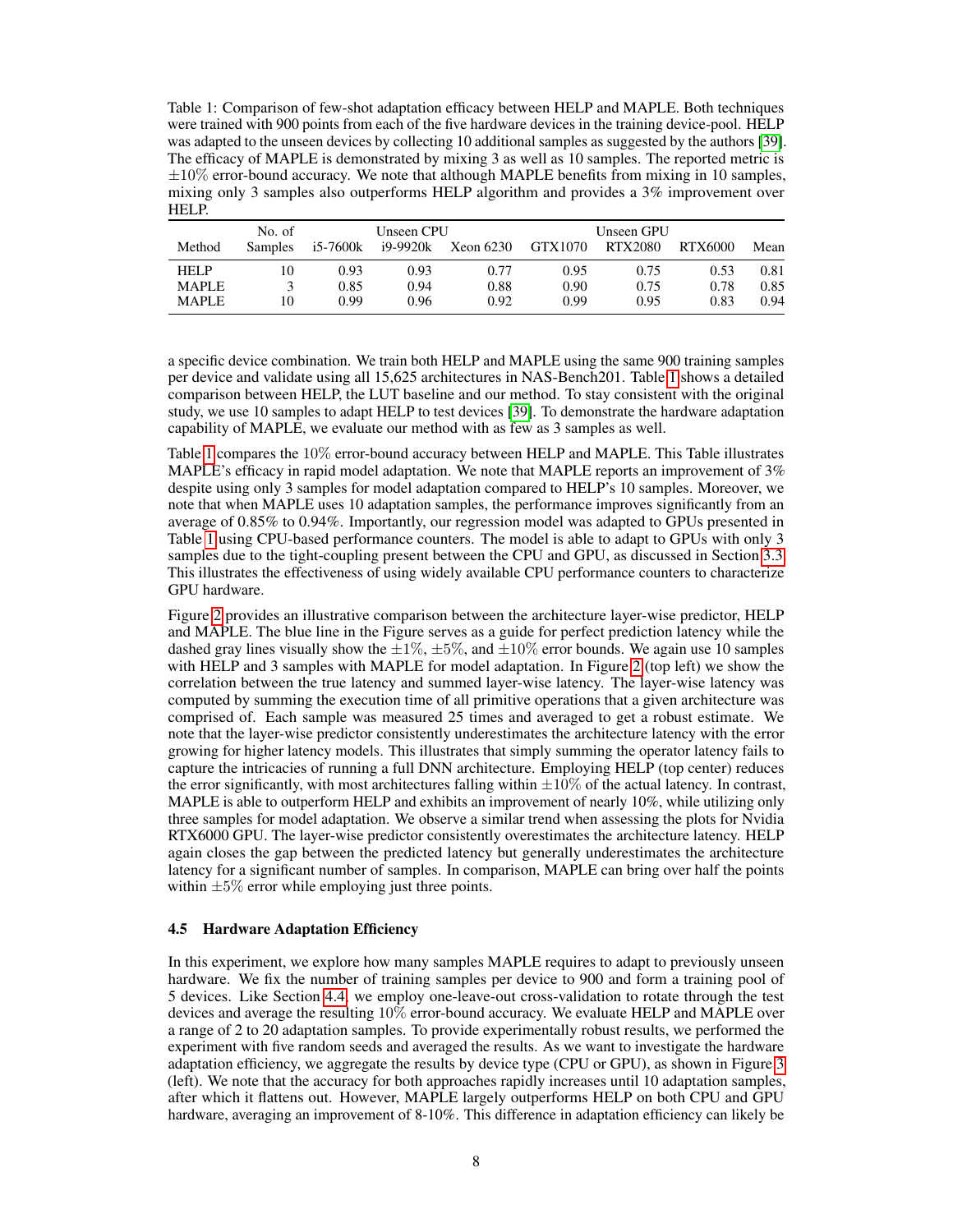<span id="page-8-0"></span>

Figure 3: (left) Impact of number of adaptation samples in MAPLE and HELP, aggregated by the device type. Each combination of the training pool was tested by leave-one-out cross-validation. To ensure the results are robust, measurements were taken across 5 different seeds for each assessment and averaged. (right) Impact of the size of the initial set  $(X)$  on MAPLE and HELP, aggregated by error-bound accuracy. Each combination of the training pool was tested by leave-one-out crossvalidation. To ensure the results are robust, measurements were taken across 5 different seeds for each assessment and averaged. Interestingly, MAPLE exhibits flatter but higher accuracy curves. This suggests that MAPLE is able to generalize to unseen DNN architectures through fewer training examples, reducing the time required to collect datasets from different hardware significantly.

explained by the fact that HELP uses references architectures for hardware generalization. However, optimal reference architectures likely depend on the device pool as well as the search space. In contrast, MAPLE is able to generalize to new hardware through randomly selected architectures.

#### 4.6 Impact of Training Set Size

The number of training examples directly impacts the cost that a latency predictor incurs on a NAS process and is a crucial indicator of its practicality. We, therefore, assess how many training examples MAPLE need to see before generalizing well to a new device. In this experiment, we fix the number of adaptation samples to 3 for MAPLE and 10 for HELP. As before, we use leave-one-out crossvalidation to test every possible combination of training devices and average the results across the 6 test devices. We vary the number of training examples from 100 to 1000 and measure the test accuracy with all 15,625 architectures present in NAS-Bench201. As the goal of this experiment is to assess the impact of number of training examples on the accuracy, we plot  $\pm 1\%$ ,  $\pm 5\%$  and ±10% error bound accuracy for HELP and MAPLE (Figure [3](#page-8-0) (right)). We note from the Figure that MAPLE outperforms HELP throughout the sample range. Surprisingly, the accuracy trend is relatively flat, indicating that MAPLE does not require a large number of training samples for efficacious generalization. Importantly, the low sample requirement implies that MAPLE does not require significant training time. Even with a total of 4,500 samples (900 per device), the training time on an Nvidia GTX1070 was only 90 seconds. This implies that MAPLE can be re-trained at will with a different device pool if required with no significant overhead.

#### 4.7 Conclusions

In this work, we proposed MAPLE, a simple yet effective latency predictor that is able to rapidly adapt to new hardware. MAPLE is based on a novel device descriptor that is able to characterize the target hardware by measuring ten key performance metrics, including cache efficacy, computational rate and instruction count, among others. These metrics are captured by measuring key CPU-based hardware performance counters while executing key primitive workloads on top. Hardware performance counters yield an efficient hardware descriptor that enables MAPLE to generalize to new devices with as few as three samples. Moreover, the proposed hardware descriptor is also able to characterize GPUs despite being based on CPU-based hardware performance counters. The GPU characterization is possible as the proposed technique takes advantage of the tight-coupling present between the CPU and GPU. In contrast to other approaches which use fine-tuning or meta-learning, we incorporated the target device characterization at training time, yielding a simple yet accurate approach to latency prediction. We validated MAPLE by conducting a series of experiments. First, we assessed the latency prediction accuracy on new hardware with as few as three and ten samples. Employing just three adaptation samples yielded a 3% improvement over the state of the art while using ten samples yielded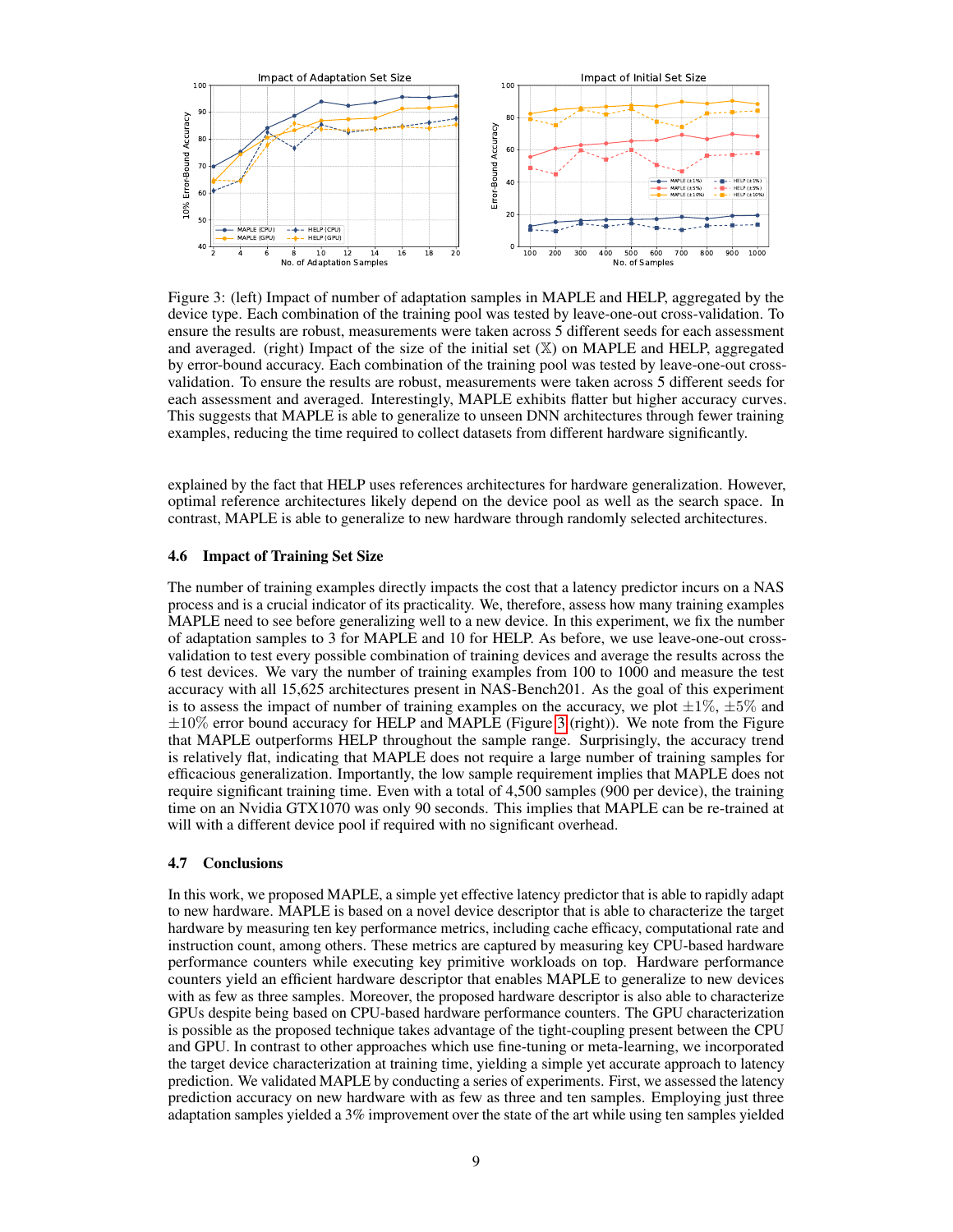an improvement of 12%. Second, we assessed how many samples the proposed method requires to generalize effectively to new devices. We found that MAPLE yielded an average improvement of 8-10% over other approaches. Finally, compared to the state-of-the-art techniques, MAPLE also requires significantly fewer training examples to generalize to unseen network architectures. These characteristics yield a simple latency predictor that can significantly reduce the cost hardware-aware NAS.

# **References**

- <span id="page-9-17"></span>[1] Wiplove Mathur and Jeanine Cook. "Toward accurate performance evaluation using hardware counters". In: *ITEA Modeling and Simulation Workshop*. 2003, pp. 23–32.
- <span id="page-9-16"></span>[2] Yongpeng Liu and Hong Zhu. "A survey of the research on power management techniques for high-performance systems". In: *Software: Practice and Experience* 40.11 (2010), pp. 943–964.
- <span id="page-9-15"></span>[3] Jan Treibig, Georg Hager, and Gerhard Wellein. "Likwid: A lightweight performance-oriented tool suite for x86 multicore environments". In: *2010 39th International Conference on Parallel Processing Workshops*. IEEE. 2010, pp. 207–216.
- <span id="page-9-20"></span>[4] ARM. "Cortex-A9 Technical Reference Manual". In: (2012), pp. 159–169.
- <span id="page-9-0"></span>[5] Alex Krizhevsky, Ilya Sutskever, and Geoffrey E Hinton. "Imagenet classification with deep convolutional neural networks". In: *Advances in neural information processing systems* 25 (2012), pp. 1097–1105.
- <span id="page-9-6"></span>[6] Alex Graves, Abdel-rahman Mohamed, and Geoffrey Hinton. "Speech recognition with deep recurrent neural networks". In: *2013 IEEE international conference on acoustics, speech and signal processing*. Ieee. 2013, pp. 6645–6649.
- <span id="page-9-1"></span>[7] Karen Simonyan and Andrew Zisserman. "Very deep convolutional networks for large-scale image recognition". In: *arXiv preprint arXiv:1409.1556* (2014).
- <span id="page-9-4"></span>[8] Ilya Sutskever, Oriol Vinyals, and Quoc V Le. "Sequence to sequence learning with neural networks". In: *Advances in neural information processing systems*. 2014, pp. 3104–3112.
- <span id="page-9-2"></span>[9] Christian Szegedy et al. "Going deeper with convolutions". In: *Proceedings of the IEEE conference on computer vision and pattern recognition*. 2015, pp. 1–9.
- <span id="page-9-8"></span>[10] Bowen Baker et al. "Designing neural network architectures using reinforcement learning". In: *arXiv preprint arXiv:1611.02167* (2016).
- <span id="page-9-3"></span>[11] Kaiming He et al. "Deep residual learning for image recognition". In: *Proceedings of the IEEE conference on computer vision and pattern recognition*. 2016, pp. 770–778.
- <span id="page-9-19"></span>[12] Hao Li et al. "Pruning filters for efficient convnets". In: *arXiv preprint arXiv:1608.08710* (2016).
- <span id="page-9-7"></span>[13] Barret Zoph and Quoc V Le. "Neural architecture search with reinforcement learning". In: *arXiv preprint arXiv:1611.01578* (2016).
- <span id="page-9-21"></span>[14] Intel Corporation. "Intel 64 and IA32 Architectures Performance Monitoring Events". In: (2017).
- <span id="page-9-5"></span>[15] Ashish Vaswani et al. "Attention is all you need". In: *Advances in neural information processing systems*. 2017, pp. 5998–6008.
- <span id="page-9-12"></span>[16] Han Cai, Ligeng Zhu, and Song Han. "Proxylessnas: Direct neural architecture search on target task and hardware". In: *arXiv preprint arXiv:1812.00332* (2018).
- <span id="page-9-18"></span>[17] Yihui He et al. "Amc: Automl for model compression and acceleration on mobile devices". In: *Proceedings of the European conference on computer vision (ECCV)*. 2018, pp. 784–800.
- <span id="page-9-13"></span>[18] Chi-Hung Hsu et al. "Monas: Multi-objective neural architecture search using reinforcement learning". In: *arXiv preprint arXiv:1806.10332* (2018).
- <span id="page-9-11"></span>[19] Chenxi Liu et al. "Progressive neural architecture search". In: *Proceedings of the European conference on computer vision (ECCV)*. 2018, pp. 19–34.
- <span id="page-9-10"></span>[20] Hanxiao Liu, Karen Simonyan, and Yiming Yang. "Darts: Differentiable architecture search". In: *arXiv preprint arXiv:1806.09055* (2018).
- <span id="page-9-9"></span>[21] Hieu Pham et al. "Efficient neural architecture search via parameters sharing". In: *International Conference on Machine Learning*. PMLR. 2018, pp. 4095–4104.
- <span id="page-9-14"></span>[22] Zhao Zhong et al. "Practical block-wise neural network architecture generation". In: *Proceedings of the IEEE conference on computer vision and pattern recognition*. 2018, pp. 2423– 2432.